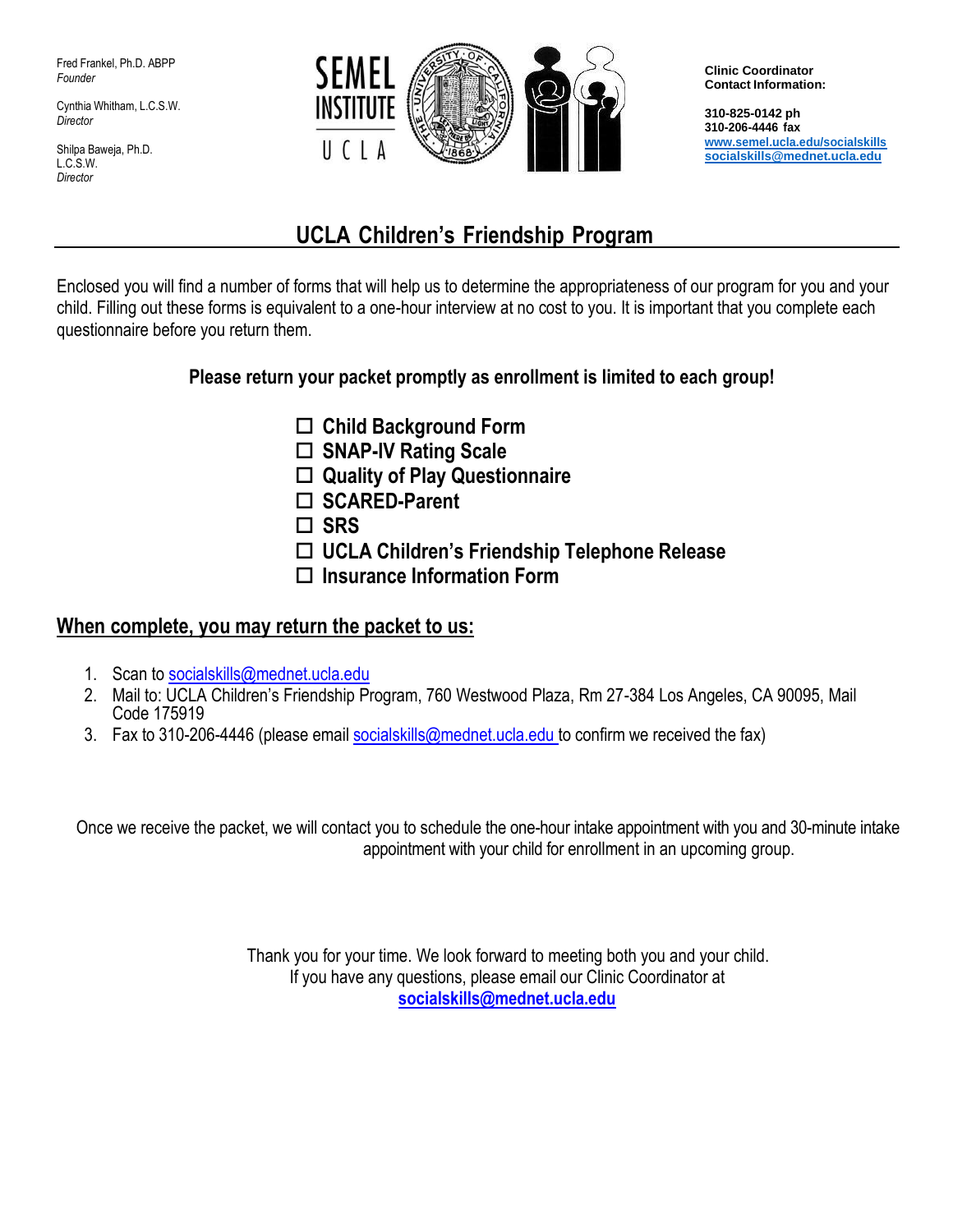## **Child and Adolescent Psychiatry Clinic Background Information Sheet**

Patient Identification

| Child's Full Name: Manual According to the Child's Full Name:                                                                                                                                                                  |                                                                                                                                                                                        |  |
|--------------------------------------------------------------------------------------------------------------------------------------------------------------------------------------------------------------------------------|----------------------------------------------------------------------------------------------------------------------------------------------------------------------------------------|--|
| Child's Age:                                                                                                                                                                                                                   | Child's Gender: _____________                                                                                                                                                          |  |
| Birth Date: / /                                                                                                                                                                                                                | Place of Birth: <u>__________</u>                                                                                                                                                      |  |
| Child's Race/Ethnicity: □ White                                                                                                                                                                                                | □ Black □ Hispanic/Latino □ Asian/Pacific Islander □ Native American<br>$\Box$ Other: $\Box$                                                                                           |  |
| Language Spoken at Home: English 10ther: 10ther:                                                                                                                                                                               |                                                                                                                                                                                        |  |
| Child's Home Address:                                                                                                                                                                                                          | <u> 1989 - Johann Harry Barn, mars ar breist fan de Fryske kommunent (</u>                                                                                                             |  |
| *Please indicate the best phone number to contact                                                                                                                                                                              | <u> 1989 - Johann Barbara, martin a</u>                                                                                                                                                |  |
| Parent/Guardian 1:                                                                                                                                                                                                             |                                                                                                                                                                                        |  |
|                                                                                                                                                                                                                                |                                                                                                                                                                                        |  |
| Relationship to Child: Contract Contract Contract Contract Contract Contract Contract Contract Contract Contract Contract Contract Contract Contract Contract Contract Contract Contract Contract Contract Contract Contract C |                                                                                                                                                                                        |  |
| Parent/Guardian 2:                                                                                                                                                                                                             |                                                                                                                                                                                        |  |
|                                                                                                                                                                                                                                |                                                                                                                                                                                        |  |
|                                                                                                                                                                                                                                |                                                                                                                                                                                        |  |
| Other (if applicable, i.e. biological parent, step parent):                                                                                                                                                                    |                                                                                                                                                                                        |  |
| Name: Mame: Mame: Mame: (Coll: (Mame: Cell: (Mame: Email: Mame: Mame: Mame: Mame: Mame: Mame: Mame: Mame: Mame: Mame: Mame: Mame: Mame: Mame: Mame: Mame: Mame: Mame: Mame: Mame: Mame: Mame: Mame: Mame: Mame: Mame: Mame: Ma |                                                                                                                                                                                        |  |
| Relationship to Child: example and the control of Age: Cocupation: example and the control of Age: Cocupation:                                                                                                                 |                                                                                                                                                                                        |  |
| The child lives with:                                                                                                                                                                                                          | Both Biological/Adoptive Parents<br>Single Parent: Please note: □ Mother or □ Father<br>Mother and step-father<br>Father and step-mother<br>Equal time with separated/divorced parents |  |
| Current marital status of biological parents:<br>Married                                                                                                                                                                       | How long: _____________________                                                                                                                                                        |  |
| Separated                                                                                                                                                                                                                      | How long: ___________________                                                                                                                                                          |  |
| Divorced<br>Other                                                                                                                                                                                                              |                                                                                                                                                                                        |  |
| If parents separated/divorced, who has legal custody in terms of physical/mental healthcare?                                                                                                                                   |                                                                                                                                                                                        |  |
|                                                                                                                                                                                                                                |                                                                                                                                                                                        |  |
| Is child legally adopted? $\Box$ No $\Box$ Yes If yes, age at adoption:                                                                                                                                                        |                                                                                                                                                                                        |  |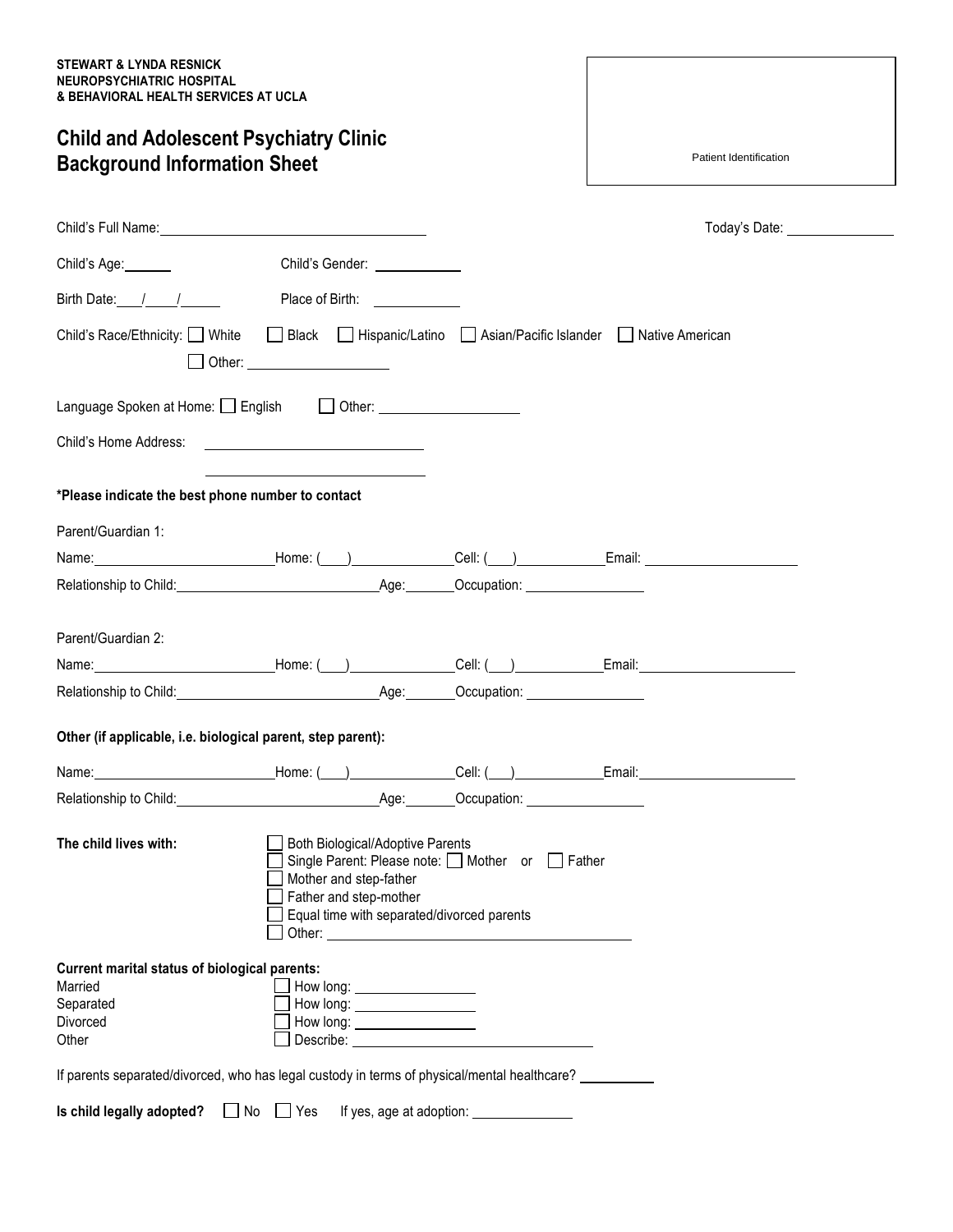| STEWART & LYNDA RESNICK              |
|--------------------------------------|
| NEUROPSYCHIATRIC HOSPITAL            |
| & BEHAVIORAL HEALTH SERVICES AT UCLA |

| & BEHAVIORAL HEALTH SERVICES AT UCLA                                                                                                                                                                                                                                                                                                                                                                                                                            |                      |                        |
|-----------------------------------------------------------------------------------------------------------------------------------------------------------------------------------------------------------------------------------------------------------------------------------------------------------------------------------------------------------------------------------------------------------------------------------------------------------------|----------------------|------------------------|
|                                                                                                                                                                                                                                                                                                                                                                                                                                                                 |                      | Patient Identification |
| Parents' education (highest level completed):                                                                                                                                                                                                                                                                                                                                                                                                                   | Parent 1             | <b>Parent 2</b>        |
| 1. Some school but less than completion of high school<br>2. Up to high school diploma or equivalent (GED)<br>3. Technical/trade school or some college<br>4. College graduate or equivalent (B.A., B.S.)<br>5. Post graduate/Professional degree (M.A., Ph.D., M.D., J.D.)                                                                                                                                                                                     |                      |                        |
| Child's siblings (list names and ages)<br>Full brothers:<br>Full sisters:                                                                                                                                                                                                                                                                                                                                                                                       |                      |                        |
| <b>Child's Current School:</b> □ Public □ Private<br>$\Box$ Homeschooled                                                                                                                                                                                                                                                                                                                                                                                        | $\Box$ Not in School | Other:                 |
| Address: Note and the second contract of the second contract of the second contract of the second contract of the second contract of the second contract of the second contract of the second contract of the second contract<br>Phone: ( ) Teacher: Teacher: Grade: Compare: Compare: Compare: Compare: Compare: Compare: Compare: Compare: Compare: Compare: Compare: Compare: Compare: Compare: Compare: Compare: Compare: Compare: Compare: Compare: Compar |                      |                        |
| *If completing during summer break, please indicate grade level for next academic year                                                                                                                                                                                                                                                                                                                                                                          |                      |                        |
| How many years at current school: _______                                                                                                                                                                                                                                                                                                                                                                                                                       |                      |                        |
| <b>School History</b><br>Has your child:<br>Currently<br>1. Had an Individualized Education Plan (IEP)?<br>2. Had a 504 or other accommodations?<br>3.<br>Attended resource, remedial, or special education classes?<br>Ever repeated or failed a grade?<br>4.<br>Had difficulty making/keeping friends?<br>5.<br>Had behavioral problems in school?<br>6.<br>Been suspended or expelled from school?<br>7.                                                     |                      | In the Past            |

**What is your child's current school performance:** Failing □ Below Average □ Average □ Above Average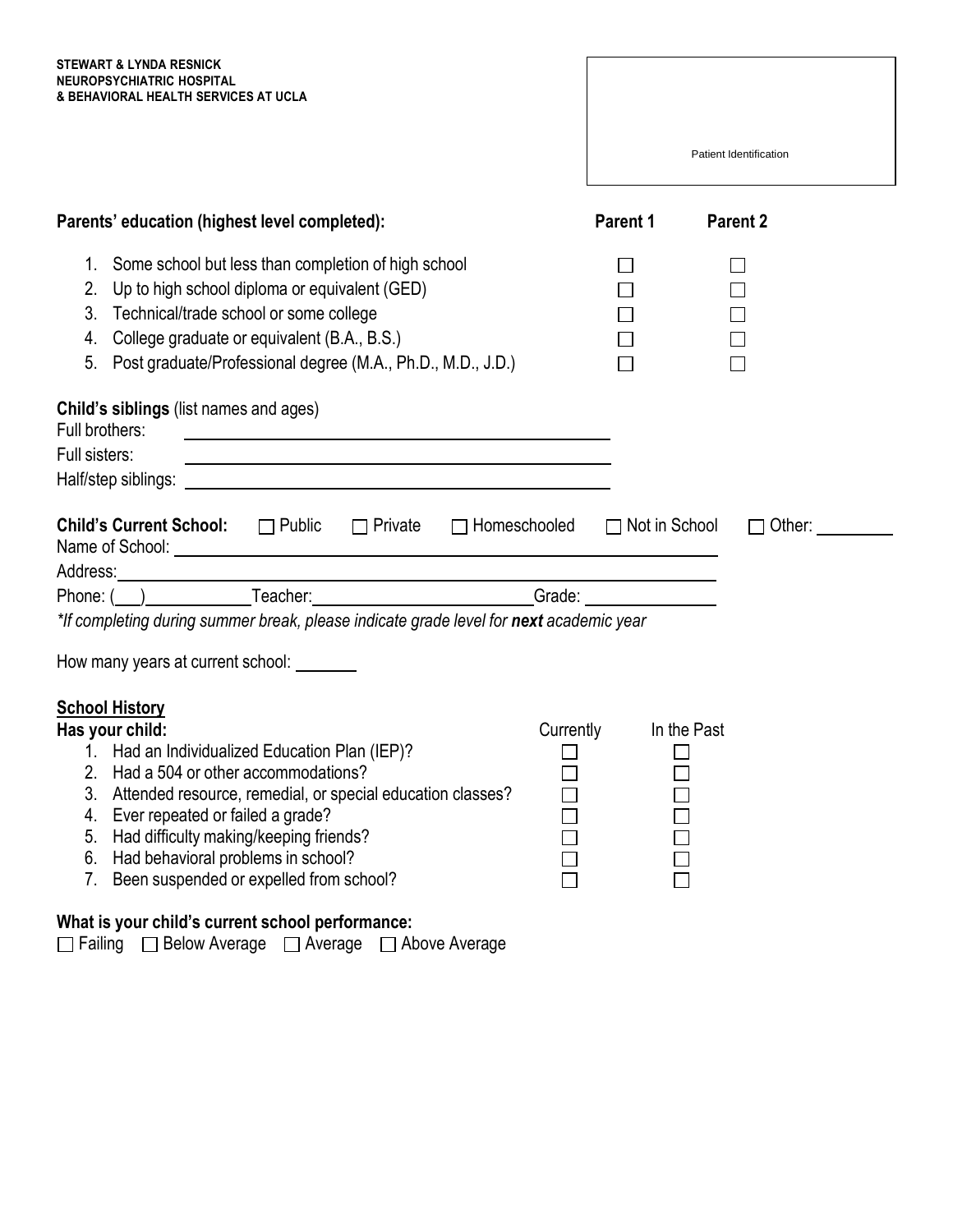#### **STEWART & LYNDA RESNICK NEUROPSYCHIATRIC HOSPITAL & BEHAVIORAL HEALTH SERVICES AT UCLA**

Patient Identification

| <b>Developmental History</b><br>When did your child:<br>Say his/her first words:<br>Put two or more words together:<br>Take his/her first steps:<br>First become toilet trained: |     |                       |                            |
|----------------------------------------------------------------------------------------------------------------------------------------------------------------------------------|-----|-----------------------|----------------------------|
| <b>Child Mental Health History</b><br>Please fill in the relevant diagnoses.                                                                                                     | Age | <b>Who Diagnosed?</b> | <b>Treatment Received?</b> |
| <b>Obsessive Compulsive Disorder</b>                                                                                                                                             |     |                       |                            |
| Tourette's/Other Tic Disorder                                                                                                                                                    |     |                       |                            |
| <b>Anxiety Disorder</b>                                                                                                                                                          |     |                       |                            |
| <b>Attention Deficit Hyperactivity Disorder</b>                                                                                                                                  |     |                       |                            |
| Depression                                                                                                                                                                       |     |                       |                            |
| <b>Bipolar Disorder</b>                                                                                                                                                          |     |                       |                            |
| <b>Eating Disorder</b>                                                                                                                                                           |     |                       |                            |
| Autism Spectrum Disorder                                                                                                                                                         |     |                       |                            |
| <b>Mental Retardation</b>                                                                                                                                                        |     |                       |                            |
| <b>Posttraumatic Stress Disorder</b>                                                                                                                                             |     |                       |                            |
| Psychotic Disorder                                                                                                                                                               |     |                       |                            |
| <b>Substance Abuse</b>                                                                                                                                                           |     |                       |                            |
| Learning Disorder                                                                                                                                                                |     |                       |                            |
| <b>Oppositional Defiant Disorder</b>                                                                                                                                             |     |                       |                            |
| Other:                                                                                                                                                                           |     |                       |                            |
| Has your child ever had thoughts of wanting to hurt himself/herself? $\Box$ Yes $\Box$ No                                                                                        |     |                       |                            |
| <b>Medical History</b> (type and date):                                                                                                                                          |     |                       |                            |
|                                                                                                                                                                                  |     |                       |                            |
|                                                                                                                                                                                  |     |                       |                            |
|                                                                                                                                                                                  |     |                       |                            |
|                                                                                                                                                                                  |     |                       |                            |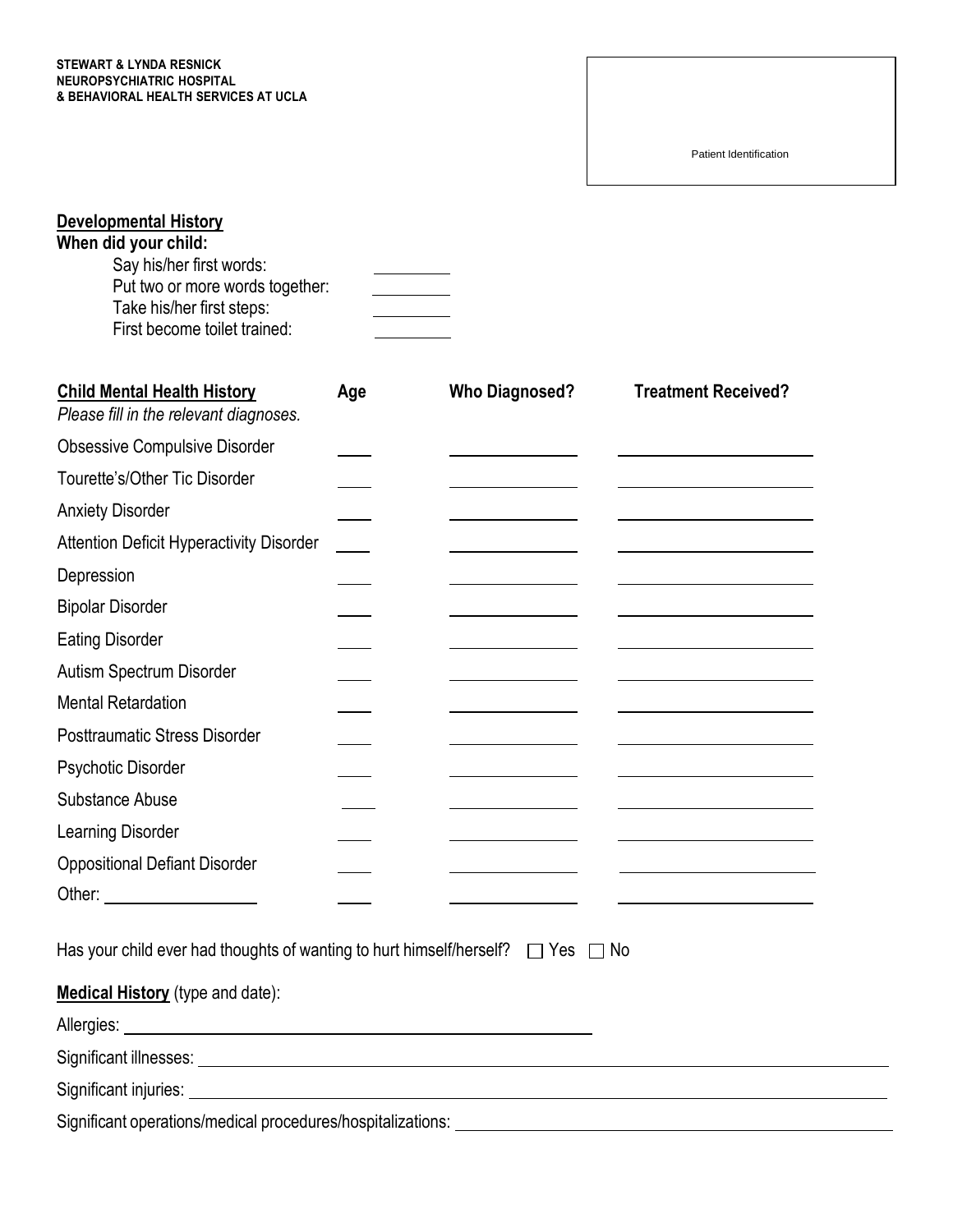#### **STEWART & LYNDA RESNICK NEUROPSYCHIATRIC HOSPITAL & BEHAVIORAL HEALTH SERVICES AT UCLA**

Patient Identification

## **Child Medication History**

| Medication | <b>Start Date</b> | End Date        | <b>Current/Final Dose</b> | How Effective?    |
|------------|-------------------|-----------------|---------------------------|-------------------|
|            |                   | (if applicable) |                           | Any Side Effects? |
|            |                   |                 |                           |                   |
|            |                   |                 |                           |                   |
|            |                   |                 |                           |                   |
|            |                   |                 |                           |                   |
|            |                   |                 |                           |                   |
|            |                   |                 |                           |                   |

# **Child History of Psychiatric Hospitalizations:** □ No □ Yes

If yes, please describe:

| Hospital | <b>Admission Date</b> | Discharge Date |
|----------|-----------------------|----------------|
|          |                       |                |
|          |                       |                |

| Has your child ever had legal problems? $\Box$ No $\Box$ Yes, please describe: |  |  |  |
|--------------------------------------------------------------------------------|--|--|--|
|--------------------------------------------------------------------------------|--|--|--|

## **Family History of psychiatric / emotional problems:**

- □ Anxiety Disorder
- Bipolar Disorder
- □ Autism Spectrum Disorder
- □ Posttraumatic Stress
- □ Learning Disorder
- □ Attention Deficit Hyperactivity Disorder
- □ Eating Disorder
- □ Psychotic Disorder
- □ Depression
- □ Obsessive Compulsive Disorder
- Tourette/Other Tic Disorder
- $\Box$  Substance Abuse
- $\Box$  Intellectual Disability

□ Other: <u>www.community.com</u>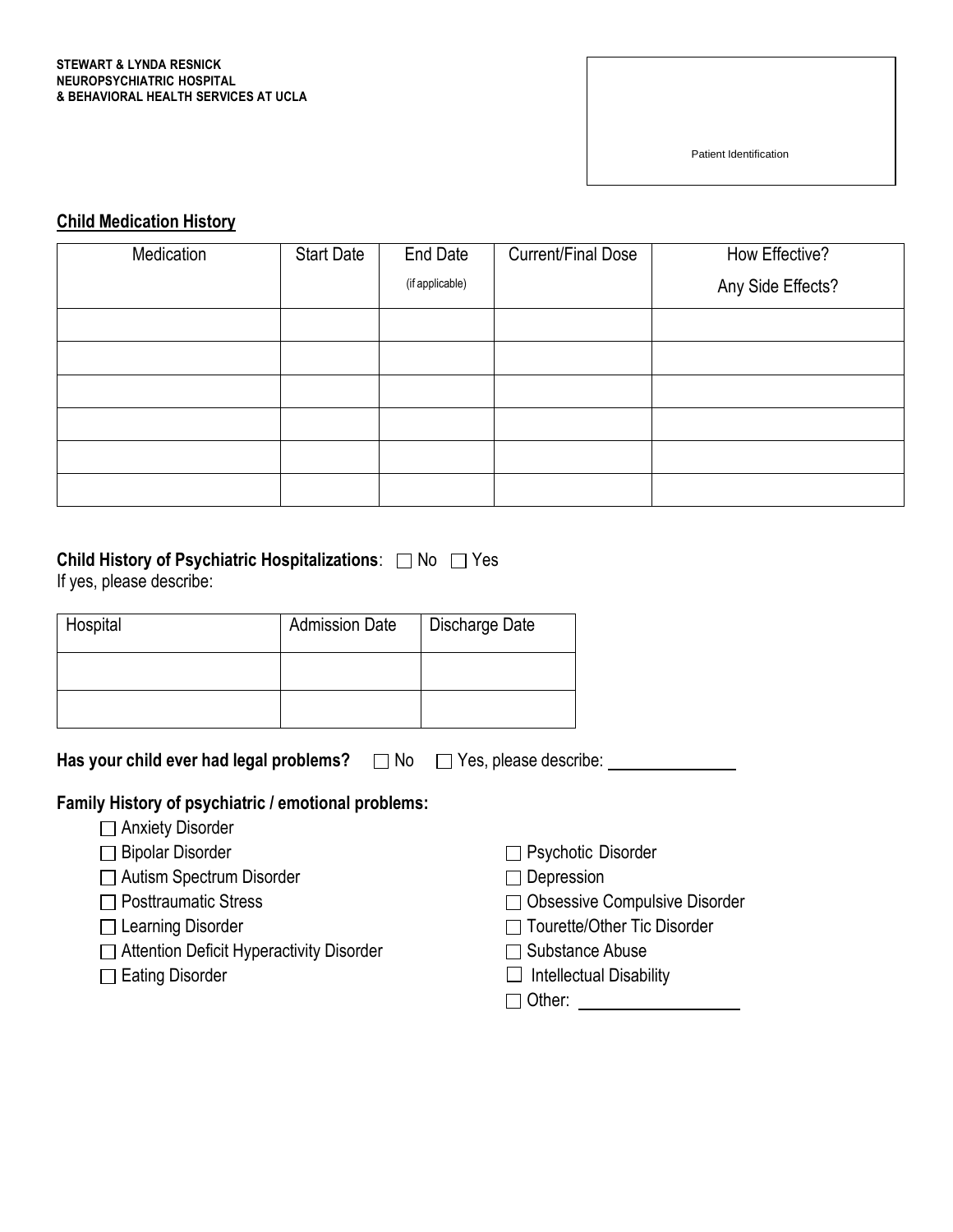**STEWART & LYNDA RESNICK NEUROPSYCHIATRIC HOSPITAL & BEHAVIORAL HEALTH SERVICES AT UCLA**

Patient Identification

|                   | <b>Child's Pediatrician/Primary Care Physician</b> |                                                       |                    |                                                                                                                                                                                                                                |                        |
|-------------------|----------------------------------------------------|-------------------------------------------------------|--------------------|--------------------------------------------------------------------------------------------------------------------------------------------------------------------------------------------------------------------------------|------------------------|
| Name:             |                                                    |                                                       |                    |                                                                                                                                                                                                                                |                        |
| Address:          |                                                    |                                                       |                    |                                                                                                                                                                                                                                |                        |
| Phone:            |                                                    |                                                       |                    |                                                                                                                                                                                                                                |                        |
|                   |                                                    | Does your child have any other doctors or clinicians? |                    |                                                                                                                                                                                                                                |                        |
| Name:<br>Address: |                                                    |                                                       |                    |                                                                                                                                                                                                                                |                        |
|                   |                                                    |                                                       |                    |                                                                                                                                                                                                                                |                        |
| Phone:            |                                                    |                                                       |                    |                                                                                                                                                                                                                                |                        |
| Discipline:       |                                                    | ■ Psychiatrist ■ Psychologist ■ Neurologist           |                    | Other: and the control of the control of the control of the control of the control of the control of the control of the control of the control of the control of the control of the control of the control of the control of t |                        |
| Name:             |                                                    |                                                       |                    |                                                                                                                                                                                                                                |                        |
| Address:          |                                                    |                                                       |                    |                                                                                                                                                                                                                                |                        |
| Phone:            |                                                    | <u> 1980 - Johann Barn, fransk politik (d. 1980)</u>  |                    |                                                                                                                                                                                                                                |                        |
| Discipline:       | Psychiatrist                                       | Psychologist                                          | $\Box$ Neurologist | Other: ________________                                                                                                                                                                                                        |                        |
|                   |                                                    |                                                       |                    |                                                                                                                                                                                                                                |                        |
|                   | (Signature of Patient, Parent or Legal Guardian)   |                                                       |                    |                                                                                                                                                                                                                                | (Date and Time signed) |
|                   |                                                    |                                                       |                    |                                                                                                                                                                                                                                |                        |

(Printed Name)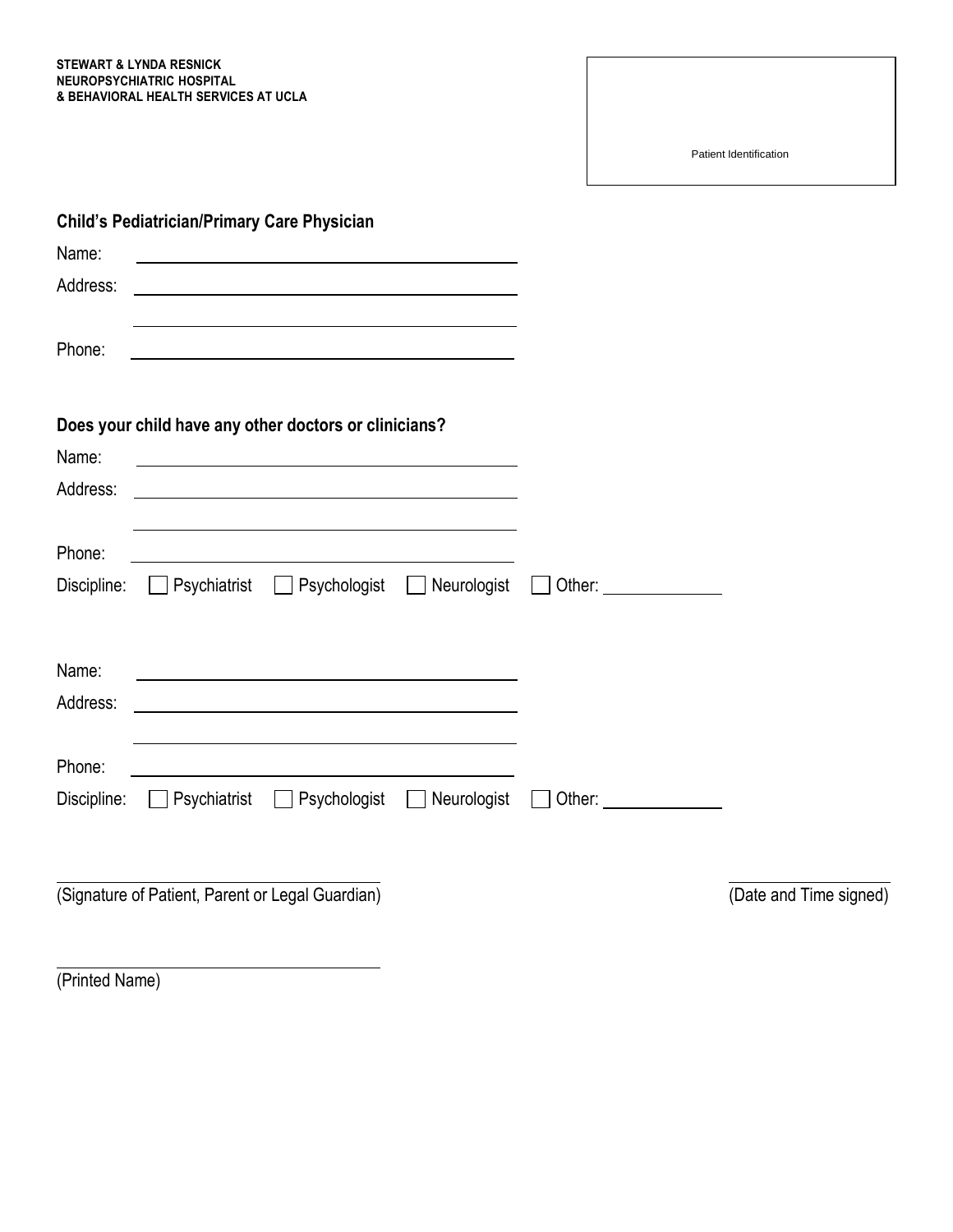| Child Name: | ⊃ate: |
|-------------|-------|
|-------------|-------|

Completed By:  $\Box$  Mother  $\Box$  Father  $\Box$  Other: \_\_\_\_\_\_\_\_\_\_\_\_\_\_\_\_\_\_\_\_\_\_\_\_\_\_\_\_\_\_\_

**Please rate your child's behavior below. Please note: If your child is currently taking medication please answer the questions below according to your child's behavior when they are off the medication.**

### **SNAP-IV RATING SCALE James M. Swanson, Ph.D**

| Check the column which best describes this child:                                                                                                                                                  | Not<br>at All | Just a<br>Little | Pretty<br>Much | Very<br>Much |
|----------------------------------------------------------------------------------------------------------------------------------------------------------------------------------------------------|---------------|------------------|----------------|--------------|
| 1. Often fails to give close attention to details or makes careless mistakes in<br>schoolwork, work, or other activities                                                                           |               |                  |                |              |
| 2. Often has difficulty sustaining attention in tasks or play activities                                                                                                                           |               |                  |                |              |
| 3. Often does not seem to listen when spoken to directly                                                                                                                                           |               |                  |                |              |
| 4. Often does not follow through on instructions and fails to finish<br>schoolwork, chores, or duties in the workplace (not due to oppositional<br>behavior or failure to understand instructions) |               |                  |                |              |
| 5. Often has difficulty organizing tasks and activities                                                                                                                                            |               |                  |                |              |
| 6. Often avoids, dislikes, or has difficulties engaging in tasks that require<br>sustained mental effort (such as schoolwork or homework)                                                          |               |                  |                |              |
| 7. Often loses things necessary for tasks or activities (e.g., school<br>assignments, pencils, books, tools, or toys)                                                                              |               |                  |                |              |
| 8. Is often easily distracted by extraneous stimuli                                                                                                                                                |               |                  |                |              |
| 9. Often forgetful in daily activities                                                                                                                                                             |               |                  |                |              |
|                                                                                                                                                                                                    |               |                  |                |              |
| 10. Often fidgets with hands or feet, squirms in seat                                                                                                                                              |               |                  |                |              |
| 11. Often leaves seat in classroom or in other situations in which remaining<br>seated is expected                                                                                                 |               |                  |                |              |
| 12. Often runs about or climbs excessively in situations where it is<br>inappropriate                                                                                                              |               |                  |                |              |
| 13. Often has difficulty playing or engaging in leisure activities quietly                                                                                                                         |               |                  |                |              |
| 14. Is always "on the go" or acts if "driven by a motor"                                                                                                                                           |               |                  |                |              |
| 15. Often talks excessively                                                                                                                                                                        |               |                  |                |              |
| 16. Often blurts out answers to questions before the questions have been<br>completed                                                                                                              |               |                  |                |              |
| 17. Often has difficulty awaiting turn                                                                                                                                                             |               |                  |                |              |
| 18. Often interrupts or intrudes on others (e.g., butts into other's conversations<br>or games)                                                                                                    |               |                  |                |              |
|                                                                                                                                                                                                    |               |                  |                |              |
| 1. Often loses temper                                                                                                                                                                              |               |                  |                |              |
| 2. Often argues with adults                                                                                                                                                                        |               |                  |                |              |
| 3. Often actively defies or refuses adult requests or rules                                                                                                                                        |               |                  |                |              |
| 4. Often deliberately does things that annoy other people                                                                                                                                          |               |                  |                |              |
| 5. Often blames others for his or her mistakes or misbehavior                                                                                                                                      |               |                  |                |              |
| 6. Often touchy or easily annoyed by others                                                                                                                                                        |               |                  |                |              |
| 7. Is often angry and resentful                                                                                                                                                                    |               |                  |                |              |
| 8. Is often spiteful or vindictive                                                                                                                                                                 |               |                  |                |              |

| <b>Office Use Only:</b> |    |  |
|-------------------------|----|--|
| Total item ratings =    | ١ç |  |
| Avg rating per item $=$ |    |  |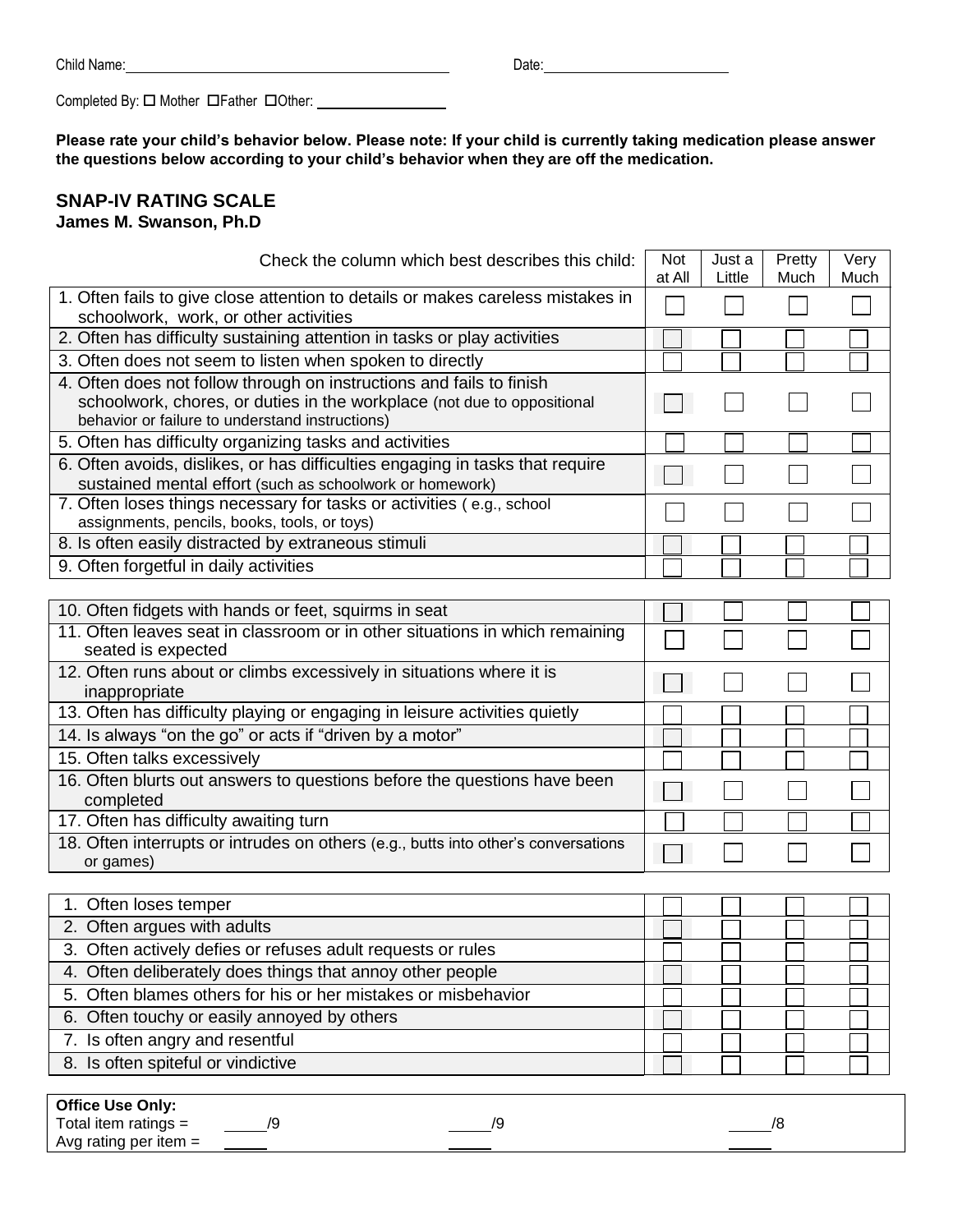Date:

Completed By:  $\square$  Mother  $\square$  Father  $\square$  Other:

## **Quality of Play Questionnaire**

We would like information on your child's playmates. We **only** want to know about your child's playmates that you have invited over to your house **in order to play alone with your child.**

**Do not consider** children who only did homework together, or were over only as part of a group, party, or outing or only went to a movie together.

Please fill in the first name of the playmate that has played alone with your child at your house **most often in the past month**. If your child hasn't played with anyone like this for the past month, put the name of the child who **last** played with your child at your house and **you were around to see or hear what was happening**.

Playmate's name

### Please indicate below what you saw the last time they played together. Circle one number in each row:

| How the children spent their time             | Not at all | Just a little | <b>Pretty much</b> | <b>Verv</b><br>much |       |
|-----------------------------------------------|------------|---------------|--------------------|---------------------|-------|
| 1. Chasing, running, hiding, climbing, sport, |            |               |                    |                     |       |
| or physically active                          | 0          |               |                    |                     | QPQ01 |
| 2. Cards or board games                       |            |               |                    |                     | QPQ02 |
| 3. Imaginary or pretend games                 |            |               |                    |                     | QPQ03 |
| 4. Arts/crafts/making things                  |            |               |                    |                     | QPQ04 |
| 5. Talk                                       |            |               |                    |                     | QPQ05 |
| 6. Computer or Video games                    |            |               |                    |                     | QPQ06 |
| 7. Watch TV or Videos                         |            |               |                    |                     | QPQ07 |

#### **What the children did during this visit:**

| They                                  | Not at all | Just a little | <b>Pretty much</b> | <b>Very</b><br>much |       |
|---------------------------------------|------------|---------------|--------------------|---------------------|-------|
| 8. played without each other          |            |               |                    |                     |       |
| 9. didn't share a toy, game, etc      |            |               |                    |                     | QPQ09 |
| 10. got upset at each other           |            |               |                    |                     | QPQ10 |
| 11. argued with each other            |            |               |                    |                     | QPQ11 |
| 12. criticized or teased each other   |            |               |                    |                     | QPQ12 |
| 13. were bossy with each other        |            |               |                    |                     | QPQ13 |
| 14. had brother or sister in to play  |            |               |                    |                     |       |
| 15. had other children in to play     |            |               | ↑                  |                     |       |
| 16. needed a parent to solve problems |            |               | ↑                  |                     | QPQ16 |
| 17. annoyed each other                |            |               |                    |                     | QPQ17 |

**Play at another child's house**: Please try to recall the times your child was invited to **another** child's house as the **only** invited guest.

18. **Number of visits like this (to any child's house) in the last month**

**Play at your house**: Please try to recall the times you invited **another** child to your house as the **only** invited guest. 19. **Number of visits like this (by any child) in the last month**

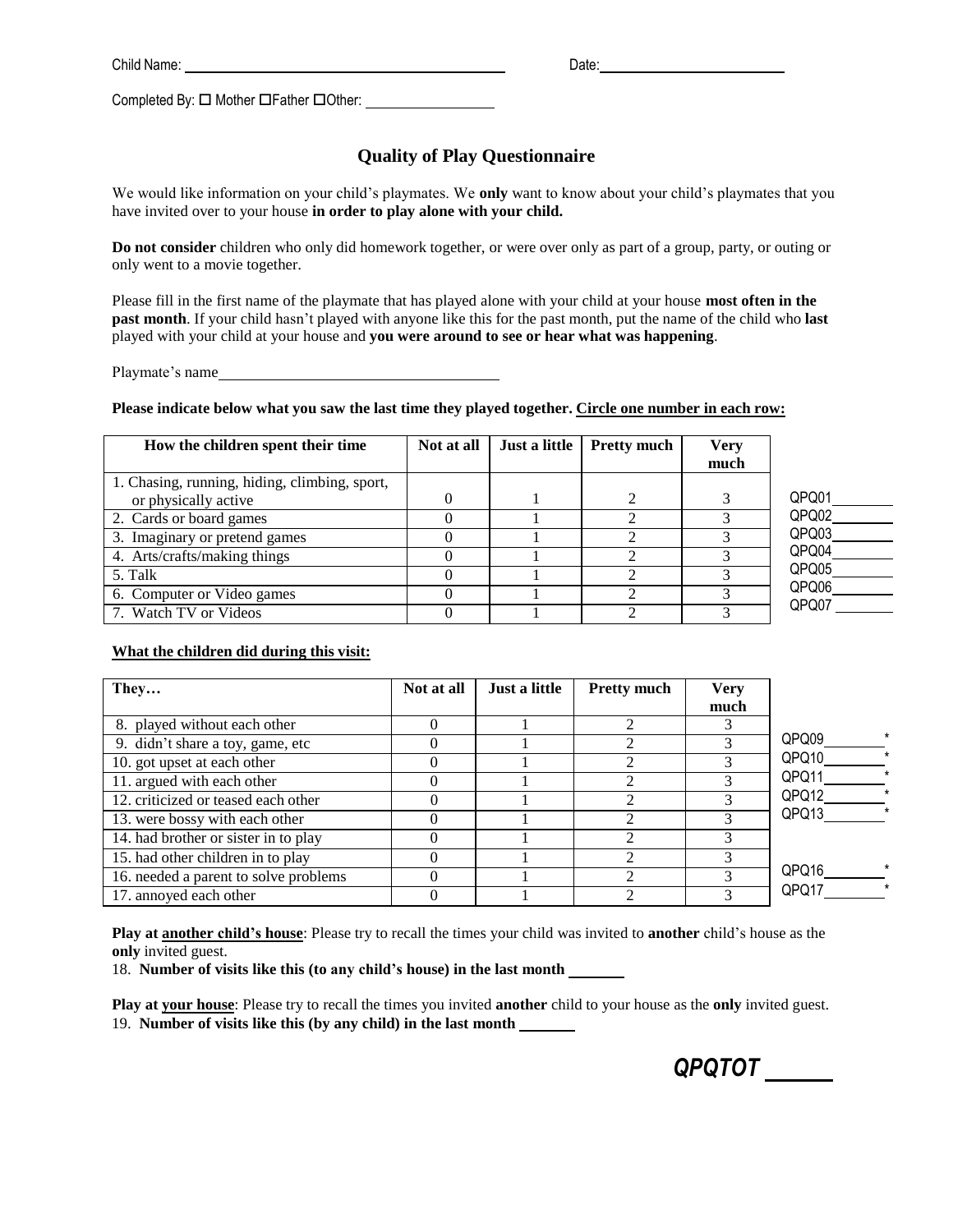Completed By:  $\square$  Mother  $\square$  Father  $\square$  Other:

# **SCARED – Parent Version**

Below is a list of sentences that describe how people feel. Read each phrase and decide if it is "Not True or Hardly Ever True" or "Somewhat True or Sometimes True" or "Very True or Often True" for your child. Then, for each statement, circle one number that corresponds to the response that seems to describe your child *for the last 3 months.* Please respond to all statements as well as you can, even if some do not seem to concern your child.

 $0 = Not True$  or Hardly Ever True  $1 = Somewhat$  True or Sometimes True  $2 = Very$  True or Often True

|                                                                                                                                                                                               | $\Omega$ |  |
|-----------------------------------------------------------------------------------------------------------------------------------------------------------------------------------------------|----------|--|
| 1. My child doesn't like to be with people he/she doesn't know well.                                                                                                                          |          |  |
| 2. My child feels nervous with people he/she doesn't know well.                                                                                                                               |          |  |
| It is hard for my child to talk with people he/she doesn't know well.<br>3.                                                                                                                   |          |  |
| My child feels shy with people he/she doesn't know well.<br>4.                                                                                                                                |          |  |
| My child feels nervous when he/she is with other children or adults<br>5.<br>and he/she has to do something while they watch him/her (e.g., read<br>aloud, speak, play a game, play a sport). |          |  |
| My child feels nervous when he/she is going to parties, dances or any<br>6.<br>place where there will be people that he/she doesn't know well.                                                |          |  |
| My child is shy.<br>7.                                                                                                                                                                        |          |  |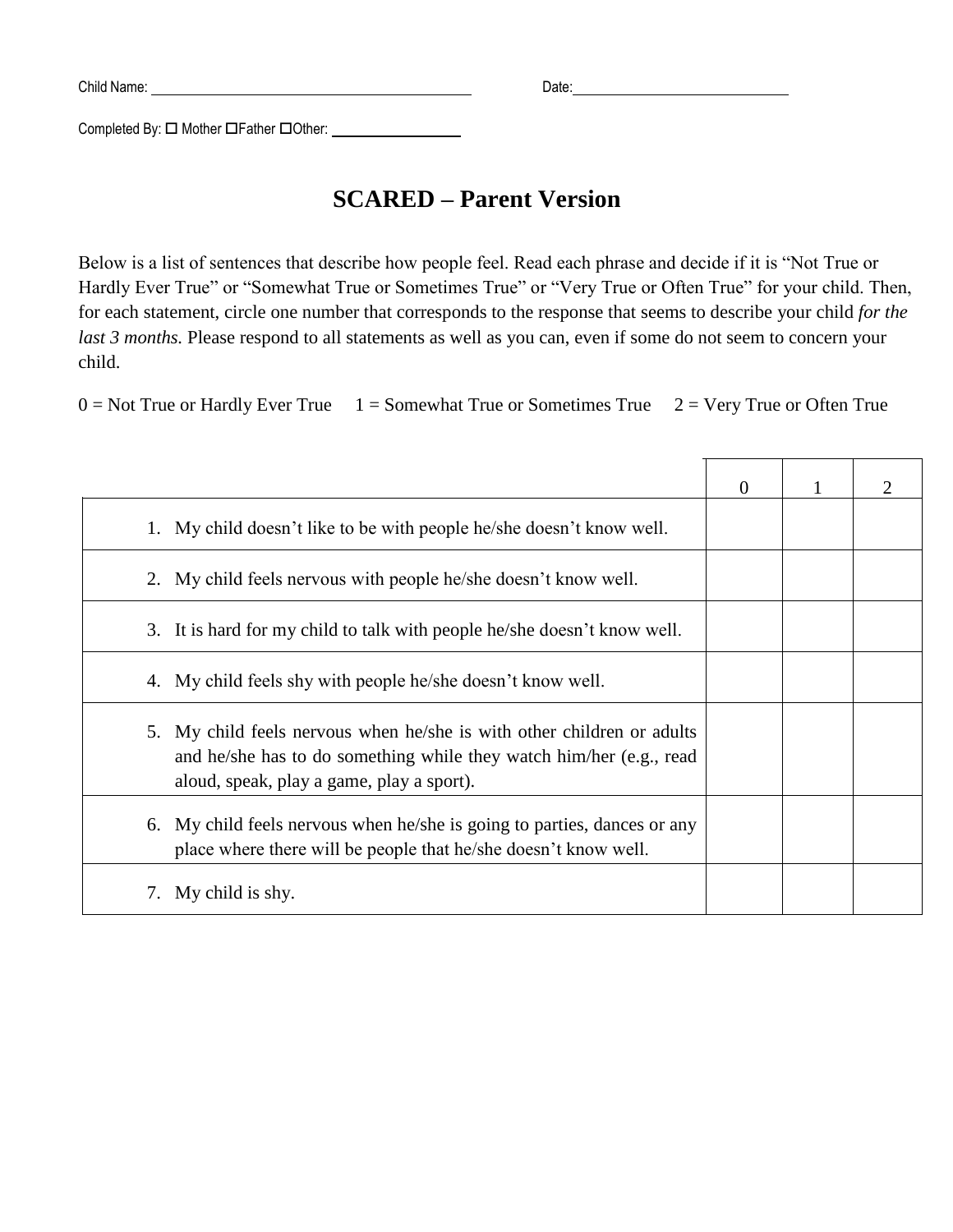Date:

Completed By:  $\square$  Mother  $\square$  Father  $\square$  Other: \_\_\_\_\_\_\_\_\_\_\_\_\_\_\_\_\_\_\_\_\_\_\_\_\_\_\_\_\_\_

# **SRS**

For each question, please check the box that best describes your child's behavior **over the past 6 months.**

 **1 = Not True 2 = Sometimes True 3 = Often True 4 = Almost Always True**

٦

 $\mathsf T$ 

|                                                                        | 2 | 3 | 4 |
|------------------------------------------------------------------------|---|---|---|
| 1. Seems much more fidgety in social situations than when alone.       |   |   |   |
| 2. Expressions on his or her face don't match what he or she is        |   |   |   |
| saying.                                                                |   |   |   |
| 3. Seems self-confident when interacting with others.                  |   |   |   |
| 4. When under stress, he or she shows rigid or inflexible patterns of  |   |   |   |
| behavior that seem odd.                                                |   |   |   |
| 5. Doesn't recognize when others are trying to take advantage of him   |   |   |   |
| or her.                                                                |   |   |   |
| 6. Would rather be alone than with others.                             |   |   |   |
| 7. Is aware of what others are thinking or feeling.                    |   |   |   |
| 8. Behaves in ways that seem strange or bizarre.                       |   |   |   |
| 9. Clings to adults, seems too dependent on them.                      |   |   |   |
| 10. Takes things too literally and doesn't get the real meaning of a   |   |   |   |
| conversation.                                                          |   |   |   |
| 11. Has good self-confidence.                                          |   |   |   |
| 12. Is able to communicate his or her feelings to others.              |   |   |   |
| 13. Is awkward in turn-taking interactions with peers (for example,    |   |   |   |
| doesn't seem to understand the give-and-take of conversations).        |   |   |   |
| 14. Is not well coordinated.                                           |   |   |   |
| 15. Is able to understand the meaning of other people's tone of voice  |   |   |   |
| and facial expressions.                                                |   |   |   |
| 16. Avoids eye contact or has unusual eye contact.                     |   |   |   |
| 17. Recognizes when something is unfair.                               |   |   |   |
| 18. Has difficulty making friends, even when trying his or her best.   |   |   |   |
| 19. Gets frustrated trying to get ideas across in conversations.       |   |   |   |
| 20. Shows unusual sensory interests (for example, mouthing or          |   |   |   |
| spinning objects) or strange ways of playing with toys.                |   |   |   |
| 21. Is able to imitate others' actions.                                |   |   |   |
| 22. Plays appropriately with children his or her age.                  |   |   |   |
| 23. Does not join group activities unless told to do so.               |   |   |   |
| 24. Has more difficulty than other children with changes in his or her |   |   |   |
| routine.                                                               |   |   |   |
| 25. Doesn't seem to mind being out of step with or "not on the same    |   |   |   |
| wavelength" as others.                                                 |   |   |   |
| 26. Offers comfort to others when they are sad.                        |   |   |   |
| 27. Avoids starting social interactions with peers or adults.          |   |   |   |
| 28. Thinks or talks about the same thing over and over.                |   |   |   |
| 29. Is regarded by other children as odd or weird.                     |   |   |   |
| 30. Becomes upset in a situation with lots of things going on.         |   |   |   |
|                                                                        |   |   |   |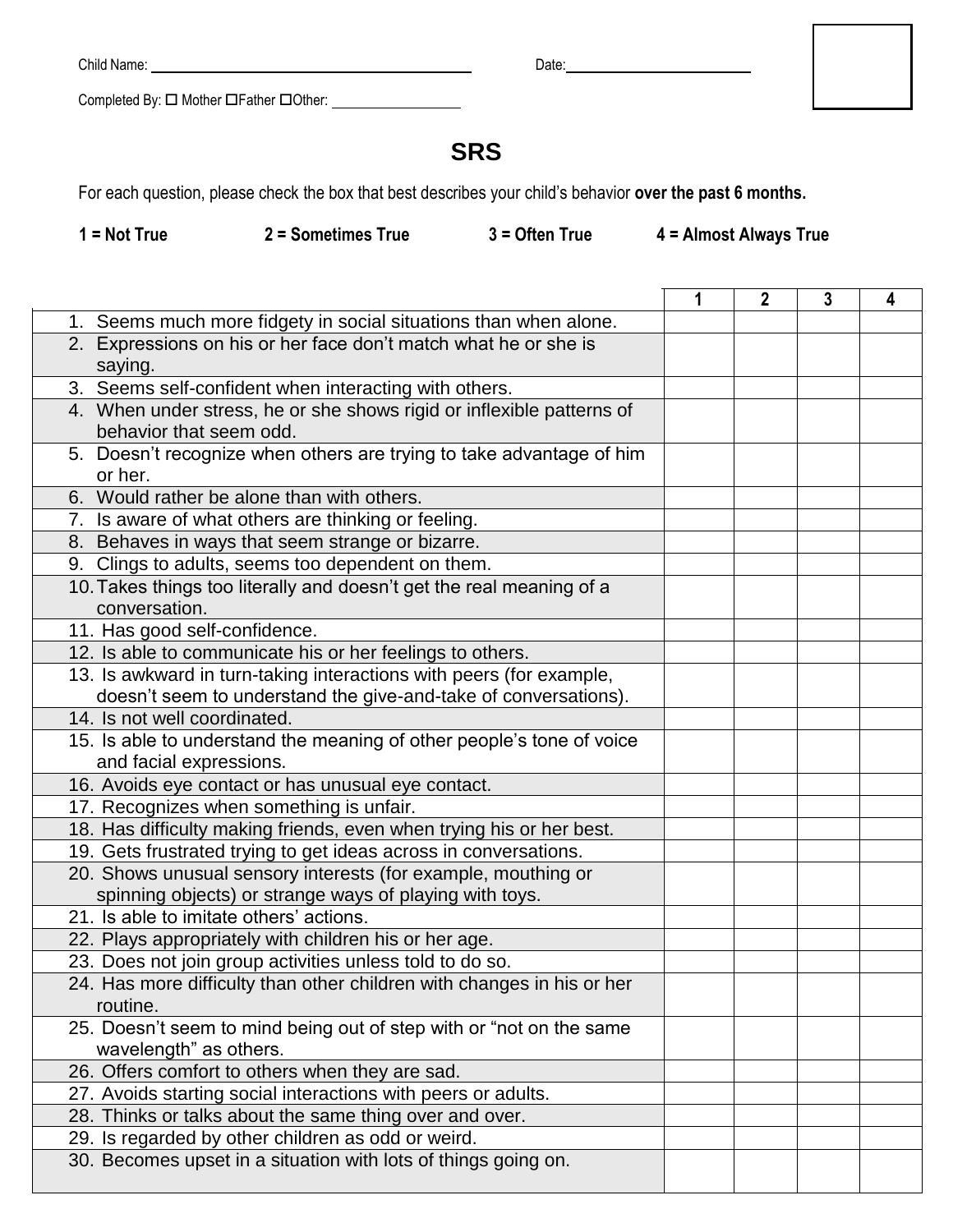|                                                                       | 1 | 2 | 3 | 4 |
|-----------------------------------------------------------------------|---|---|---|---|
| 31. Can't get his or her mind off something one he or she starts      |   |   |   |   |
| thinking about it.                                                    |   |   |   |   |
| 32. Has good personal hygiene.                                        |   |   |   |   |
| 33. Is socially awkward, even when he or she is trying to be polite.  |   |   |   |   |
| 34. Avoids people who want to be emotionally close to him or her.     |   |   |   |   |
| 35. Has trouble keeping up with the flow of a normal conversation.    |   |   |   |   |
| 36. Has difficulty relating to adults.                                |   |   |   |   |
| 37. Has difficulty relating to peers.                                 |   |   |   |   |
| 38. Responds appropriately to mood changes in others (for example,    |   |   |   |   |
| when a friend's or playmate's mood changes from happy to sad).        |   |   |   |   |
| 39. Has an unusually narrow range of interests.                       |   |   |   |   |
| 40. Is imaginative, good at pretending (without losing touch with     |   |   |   |   |
| reality).                                                             |   |   |   |   |
| 41. Wanders aimlessly from one activity to another.                   |   |   |   |   |
| 42. Seems overly sensitive to sounds, textures, or smells.            |   |   |   |   |
| 43. Separates easily from caregivers.                                 |   |   |   |   |
| 44. Doesn't understand how events relate to one another (cause and    |   |   |   |   |
| effect) the way other children his or her age do.                     |   |   |   |   |
| 45. Focuses his or her attention to where others are looking or       |   |   |   |   |
| listening.                                                            |   |   |   |   |
| 46. Has overly serious facial expressions.                            |   |   |   |   |
| 47. Is too silly or laughs inappropriately.                           |   |   |   |   |
| 48. Has a sense of humor, understands jokes.                          |   |   |   |   |
| 49. Does extremely well at a few tasks, but does not do as well at    |   |   |   |   |
| most other tasks.                                                     |   |   |   |   |
| 50. Has repetitive, odd behaviors such as hand flapping or rocking.   |   |   |   |   |
| 51. Has difficulty answering questions directly and ends up talking   |   |   |   |   |
| around the subject.                                                   |   |   |   |   |
| 52. Knows when he or she is talking too loud or making too much       |   |   |   |   |
| noise.                                                                |   |   |   |   |
| 53. Talks to people with an unusual tone of voice (for example, talks |   |   |   |   |
| like a robot or like he or she is giving a lecture).                  |   |   |   |   |
| 54. Seems to react to people as if they are objects.                  |   |   |   |   |
| 55. Know when he or she is too close to someone or is invading        |   |   |   |   |
| someone's space.                                                      |   |   |   |   |
| 56. Walks in between two people who are talking.                      |   |   |   |   |
| 57. Gets teased a lot.                                                |   |   |   |   |
| 58. Concentrates too much on parts of things rather than seeing the   |   |   |   |   |
| whole picture. For example, if asked to describe what happened in     |   |   |   |   |
| a story, he or she may talk only about the kind of clothes the        |   |   |   |   |
| characters were wearing.                                              |   |   |   |   |
| 59. Is overly suspicious.                                             |   |   |   |   |
| 60. Is emotionally distant, doesn't show his or her feelings.         |   |   |   |   |
| 61. Is inflexible, has a hard time changing his or her mind.          |   |   |   |   |
| 62. Gives unusual or illogical reasons for doing things.              |   |   |   |   |
| 63. Touches others in an unusual way (for example he or she may       |   |   |   |   |
| touch someone just to make contact and then walk away without         |   |   |   |   |
| saying anything).                                                     |   |   |   |   |
| 64. Is too tense in social settings.                                  |   |   |   |   |
| 65. Stares or gazes off into space.                                   |   |   |   |   |
|                                                                       |   |   |   |   |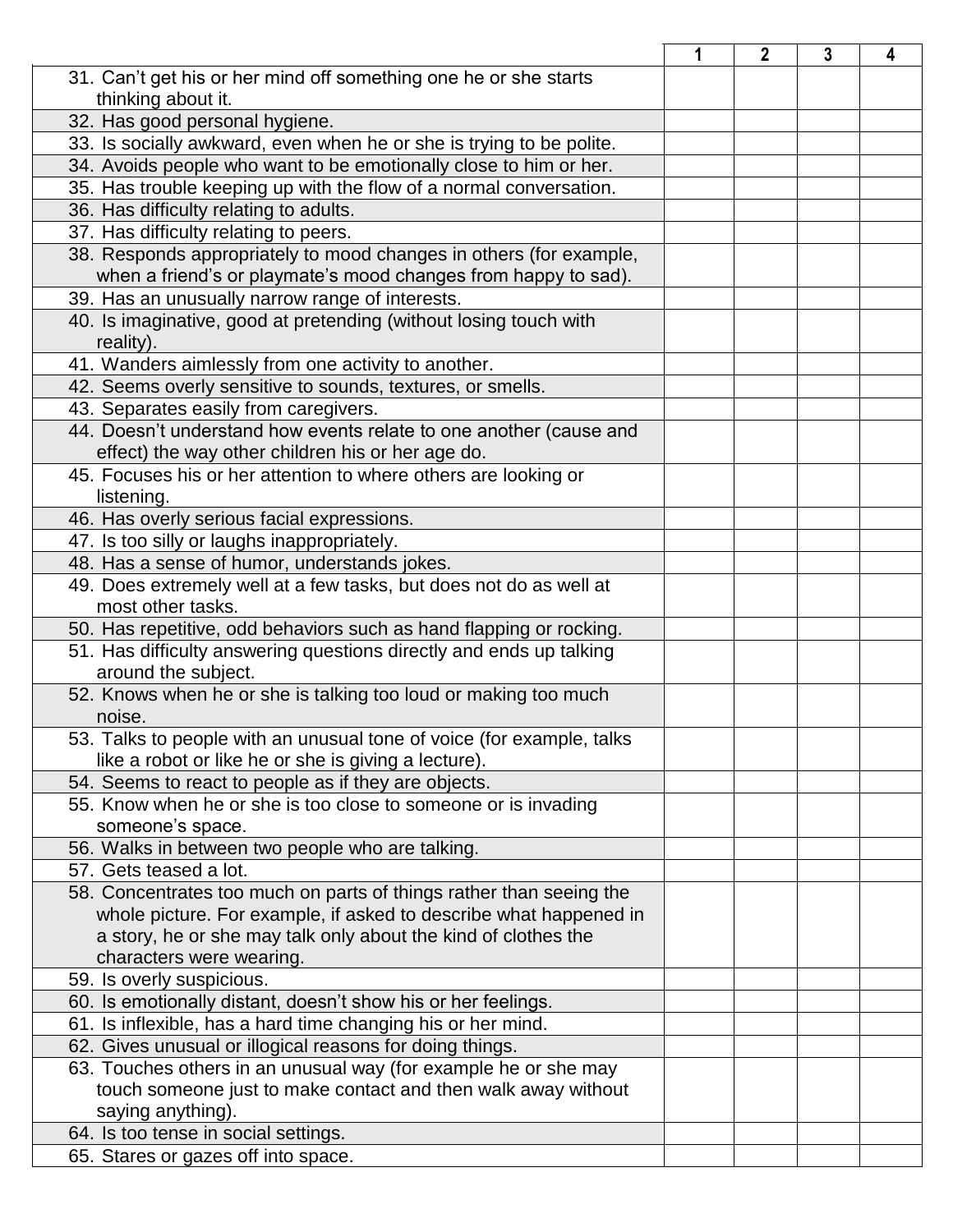

SANTABARBARA • SANTACRUZ

BERKELEY • DAVIS • IRVINE • LOS ANGELES • RIVERSIDE • SAN DIEGO • SANFRANCISCO

# **UCLA Children's Friendship Program**

My child is currently attending the UCLA Children's Friendship Program to enhance appropriate peer social behavior. An integral aspect of this program is the c01mnunication with other children outside of the UCLA Clinic setting.

I hereby give permission for my child to exchange our phone number with other children in the group so they may contact each other during the week as directed by the group leader.

I understand that the children are involved in a learning process and may not inappropriately use the telephone.

I agree on behalf of myself and my child to hold harmless the Regents of the University of California, its UCLA facilities, employees, and agents from any injury or damage that arises or is alleged to arise from the disclosure of our telephone number.

Print: Parent/Guardian

Signature: Parent/Guardian Date